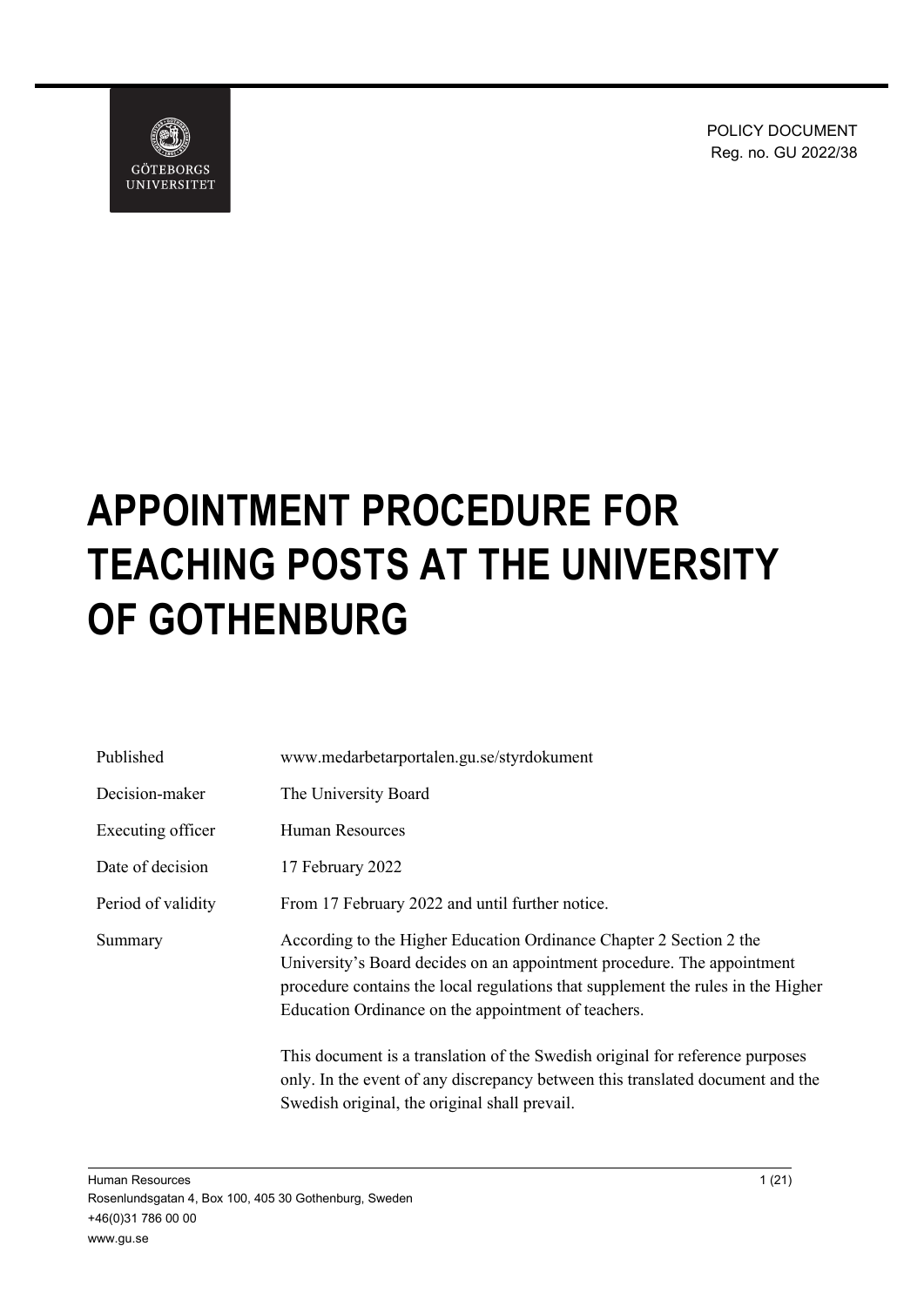## **TABLE OF CONTENTS**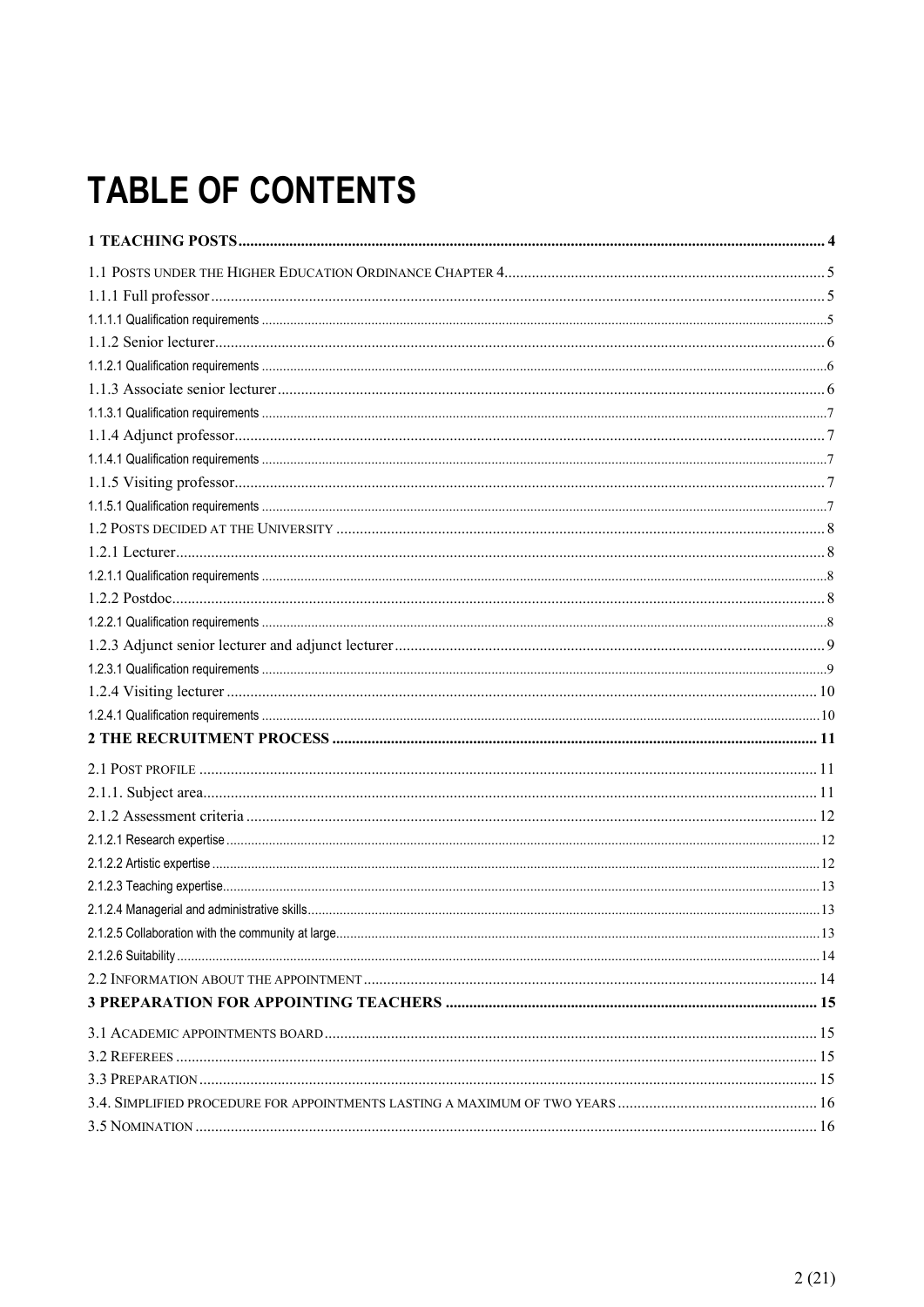| 5 RULES OF PROCEDURE FOR DECISIONS TO NOMINATE A PERSON FOR EMPLOYMENT AS A |  |
|-----------------------------------------------------------------------------|--|
|                                                                             |  |
|                                                                             |  |
|                                                                             |  |
|                                                                             |  |
|                                                                             |  |
|                                                                             |  |
|                                                                             |  |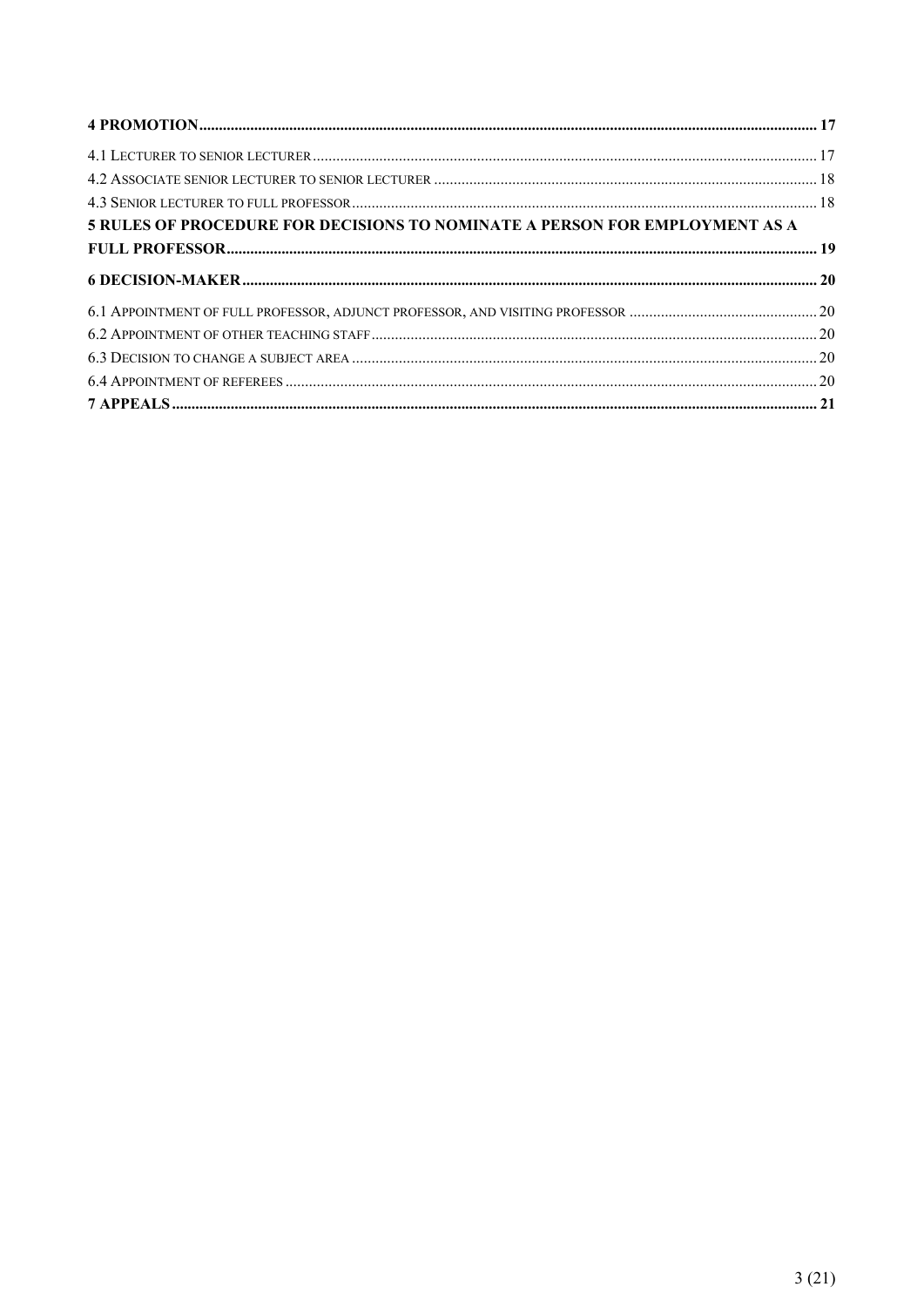**This Appointment Procedure established by the University Board should be supplemented with further instructions from the faculty boards. However, such instructions may not contain rules that would restrict or bypass the rules in this appointment procedure**.

## <span id="page-3-0"></span>**1 TEACHING POSTS**

From 17 February 2022, teachers at the University of Gothenburg may be employed as full professor, senior lecturer, lecturer, associate senior lecturer, adjunct professor, visiting professor, adjunct senior lecturer, adjunct lecturer, visiting lecturer, and postdoc.

The duties assigned to teaching staff may comprise educational responsibilities, research and also administrative duties. Teachers are also responsible for keeping abreast of developments within their own subject areas and developments in the wider community that are significant for their teaching roles in higher education. (Higher Education Act Chapter 3 Section 1).

The Vice-Chancellor may decide that an appointment as a full professor or senior lecturer shall be combined with employment at a designated healthcare facility for medical training and research in accordance with the Higher Education Ordinance Chapter 4 Sections 2 and 8. In addition, the Faculty Board of Sahlgrenska Academy may decide that a post as full professor established by the Vice-Chancellor or a post as a senior lecturer shall be combined with employment at a designated healthcare facility for medical training and research in accordance with the Higher Education Ordinance Chapter 4 Sections 2 and 8. A designated healthcare facility also includes a unit where dental training and research is pursued.

The appointments structure decided for teachers is intended to respond to the diverse staffing needs of the University of Gothenburg to enable the University to be able to fulfil its various tasks and to guarantee a university of the highest quality. Through continuous skills development and a transparent promotion system, the employee is given good opportunities to develop their skills as a university teacher. In particular, this tenure track system is expressed through the fixed-term post of associate senior lecturer, which is a career-development position where the employee, after a successful assessment, is to be promoted to open ended employment as a senior lecturer.

It is the responsibility of the University as an employer to decide the extent to which teachers, regardless of type of post, are to be responsible for education, research and administration duties. In this context, the University is to endeavour to ensure that teachers from all categories teach in first- and second-cycle courses and study programmes. In addition, it is the University's role to decide on the participation of teachers in the University's task to cooperate with the surrounding community and to inform the community about their activities and to work for research findings from the University benefiting society.

In general, university teachers are to keep abreast of developments within their own subject areas and developments in the wider community that are significant for their teaching roles at the University. All teachers employed for an indefinite period – as well as other teachers, except postdocs, with a term of employment longer than two years – must have completed a course in teaching and learning in higher education or in some other way acquired equivalent knowledge within one year at the latest from when their employment contract is finalised. Such qualifications in teaching and learning in higher education shall be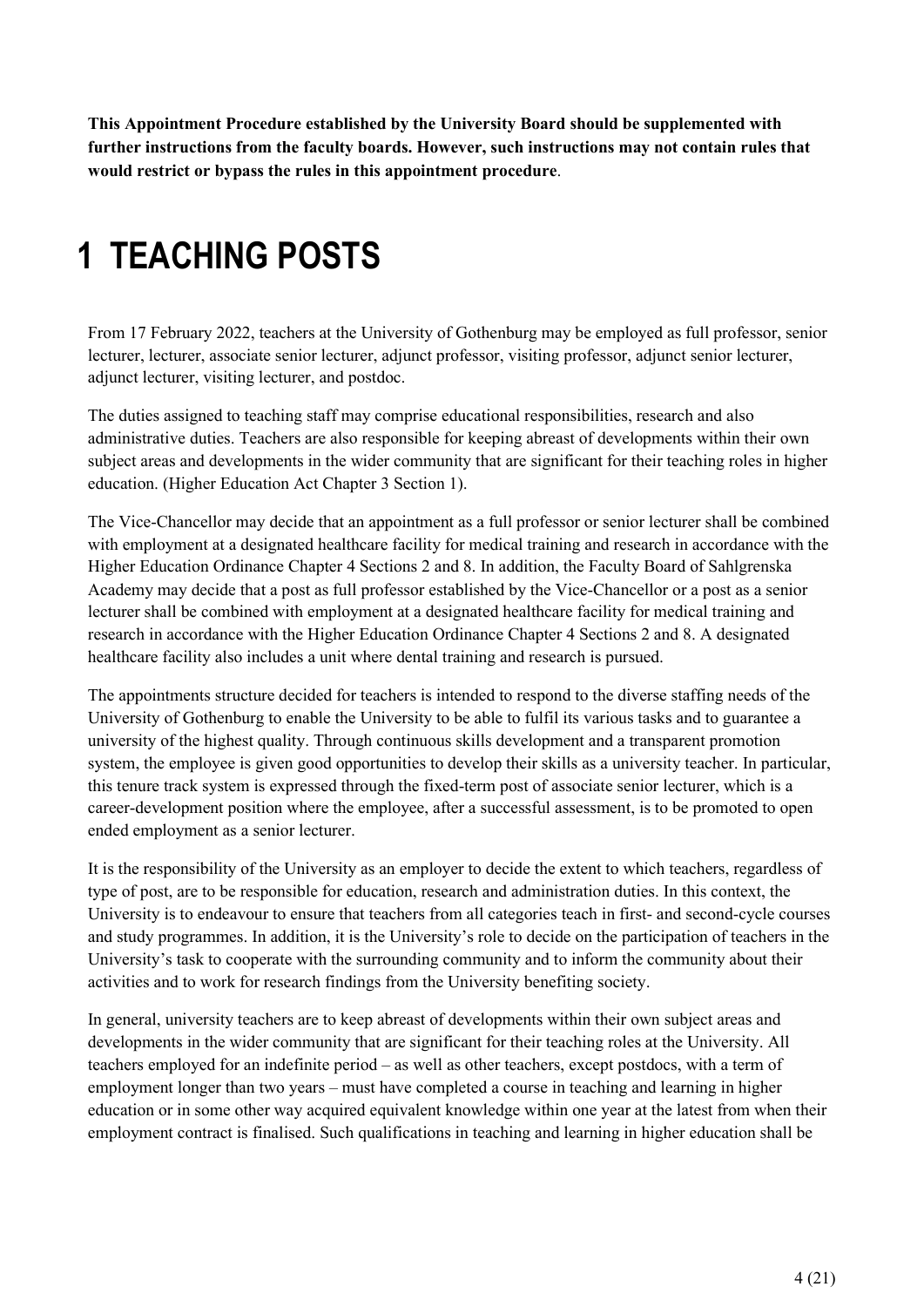assessed under separate arrangements as established by the Vice-Chancellor. However, in the case of parttime employment or if other special grounds exist, this period may be extended to two years.

It is fundamental in the recruitment of teaching staff – as well as for other categories of staff – that the employment contract shall normally remain valid for an indefinite period. Exceptions to this basic principle are set out in the Employment Protection Act (LAS). In addition to this, Chapter 4 of the Higher Education Ordinance permits fixed-term employment for adjunct professors, who can be appointed for up to 12 years, for visiting professors, who may be employed for up to five years, and for employment as an associate senior lecturer for no less than four years and no longer than six years with the possibility of extending the appointment for a maximum of two years if because of special grounds additional time is needed to attain the purpose of the appointment.

Teachers in the fine, applied or performing arts may however – even if the main option even here is employment for an indefinite period (see Govt. Bill 2009/10:149) – pursuant to the Higher Education Ordinance, be employed for an indefinite period, but for no longer than five years. Such an appointment may be extended. The total period of employment may not, however, exceed ten years.

Appointments which may otherwise be fixed term in addition to the provisions in LAS are regulated in collective agreements.

## <span id="page-4-0"></span>**1.1 Posts under the Higher Education Ordinance Chapter 4**

#### <span id="page-4-1"></span>**1.1.1 Full professor**

Full professor (*professor*) is the most senior teaching post. Along with senior lecturers, full professors constitute the backbone of the academic tenure structure and in this role also serve as the foremost guarantor of high-quality education and research. For a full professor, the different duties that may be included in a university teaching post are very much determined by the level of expertise that this post requires, but also by the variety of commissions that the University faces over time.

An appointment as a full professor is to be at least 50% of full-time.

#### <span id="page-4-2"></span>**1.1.1.1 Qualification requirements**

A person who has demonstrated both research and teaching expertise shall be qualified for employment as a full professor except in disciplines in the fine, applied or performing arts. A person who has demonstrated both artistic and teaching expertise shall be qualified for employment as a full professor in disciplines in the fine, applied or performing arts.

For employment as a full professor that is to be combined with employment at a designated health care facility, the person must also demonstrate clinical expertise.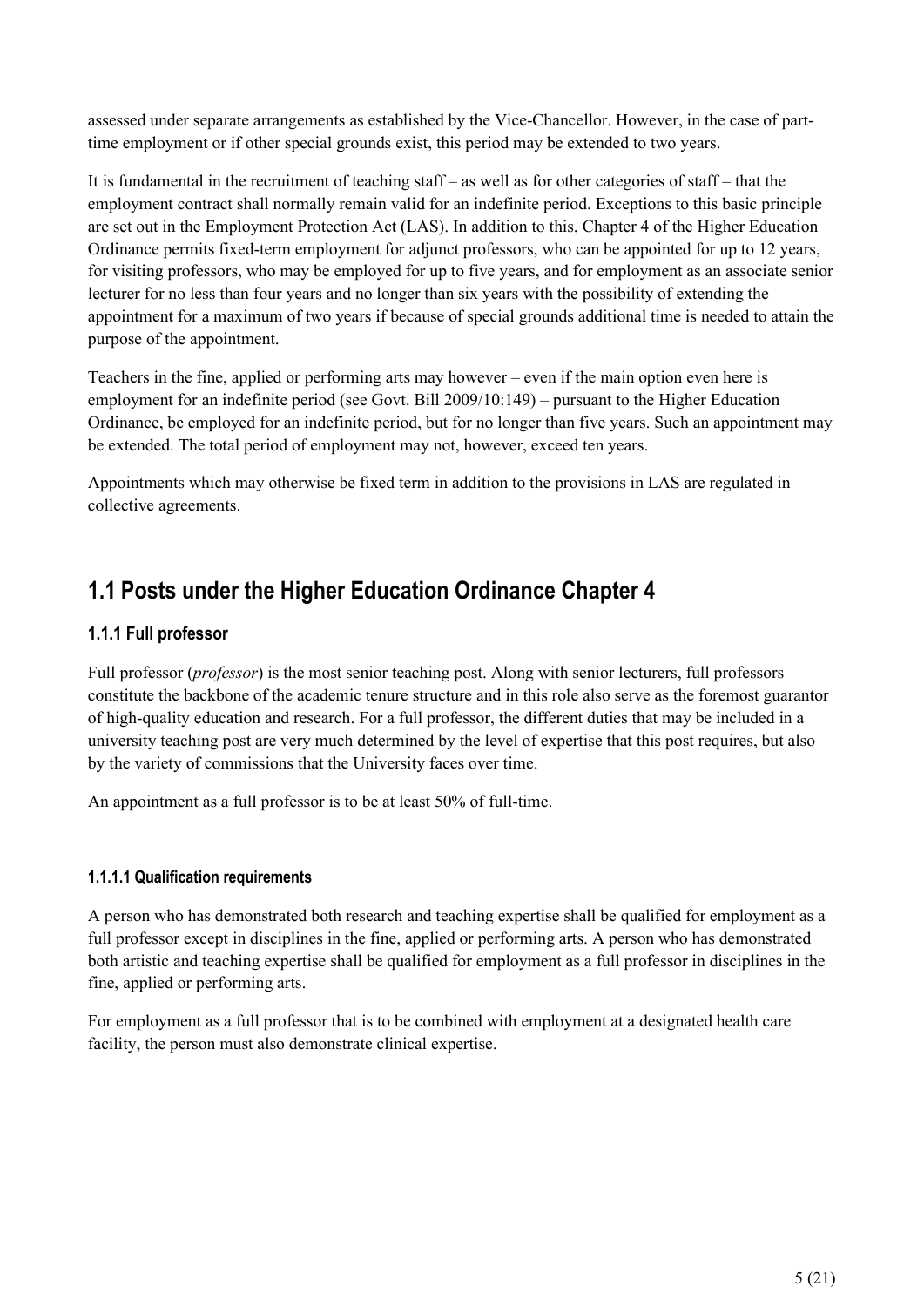#### <span id="page-5-0"></span>**1.1.2 Senior lecturer**

As the most common teaching post at the University, a senior lectureship (*universitetslektor*) covers a broad spectrum of the duties of a university teacher. As such, this post is fundamental to the quality of the University's education and research.

#### <span id="page-5-1"></span>**1.1.2.1 Qualification requirements**

A person who has demonstrated teaching expertise and have been awarded a PhD, or has the corresponding research competence or some other professional expertise that is of value in view of the subject matter of the post and the duties it will involve is qualified for employment as a senior lecturer except in disciplines in the fine, applied or performing arts.

A person who has demonstrated teaching expertise and has been awarded a doctorate in fine, applied or performing arts, or has demonstrated artistic expertise or has some other professional expertise that is of value in view of the subject matter of the post and the duties it will involve is qualified for employment as a senior lecturer in disciplines in the fine, applied or performing arts.

For employment as a senior lecturer that is to be combined with employment at a designated health care facility, the person must also demonstrate clinical expertise.

#### <span id="page-5-2"></span>**1.1.3 Associate senior lecturer**

An associate senior lecturer (*biträdande universitetslektor*) may be employed for an indefinite period, but for a maximum period of not less than four and not more than six years, which is determined prior to the appointment. The purpose of the appointment is to enable the lecturer to develop research autonomy and acquire the research and teaching qualifications necessary to fulfil the requirements for appointment as a senior lecturer.

Under the first paragraph the appointment may be extended for up to a maximum of two years if, due to illness, parental leave or other special grounds, additional time is needed to attain the purpose of the appointment. For an appointment pursuant to the first and second paragraphs, the Employment Protection Act (SFS 1982:80) applies in other respects.

An associate senior lecturer may be given teaching and administration duties, but at least half of their working hours shall be devoted to research. Employment as an associate senior lecturer is thus a careerdevelopment position where the employee, after a successful assessment, is to be promoted to senior lecturer.

Prior to a post as associate senior lecturer being notified as vacant, the assessment criteria to be used for assessment for promotion to senior lecturer is to be determined. The assessment criteria for promotion to senior lecturer must be specified in the notification of the post as vacant for the associate senior lectureship.

*Transitional provisions: The older provisions in the Appointments procedure for Teachers at the University of Gothenburg (Reg. No. V 2016/383) apply to the appointment procedure for associate senior lecturer and postdoctoral research fellows who began their employment before 2 April 2018.*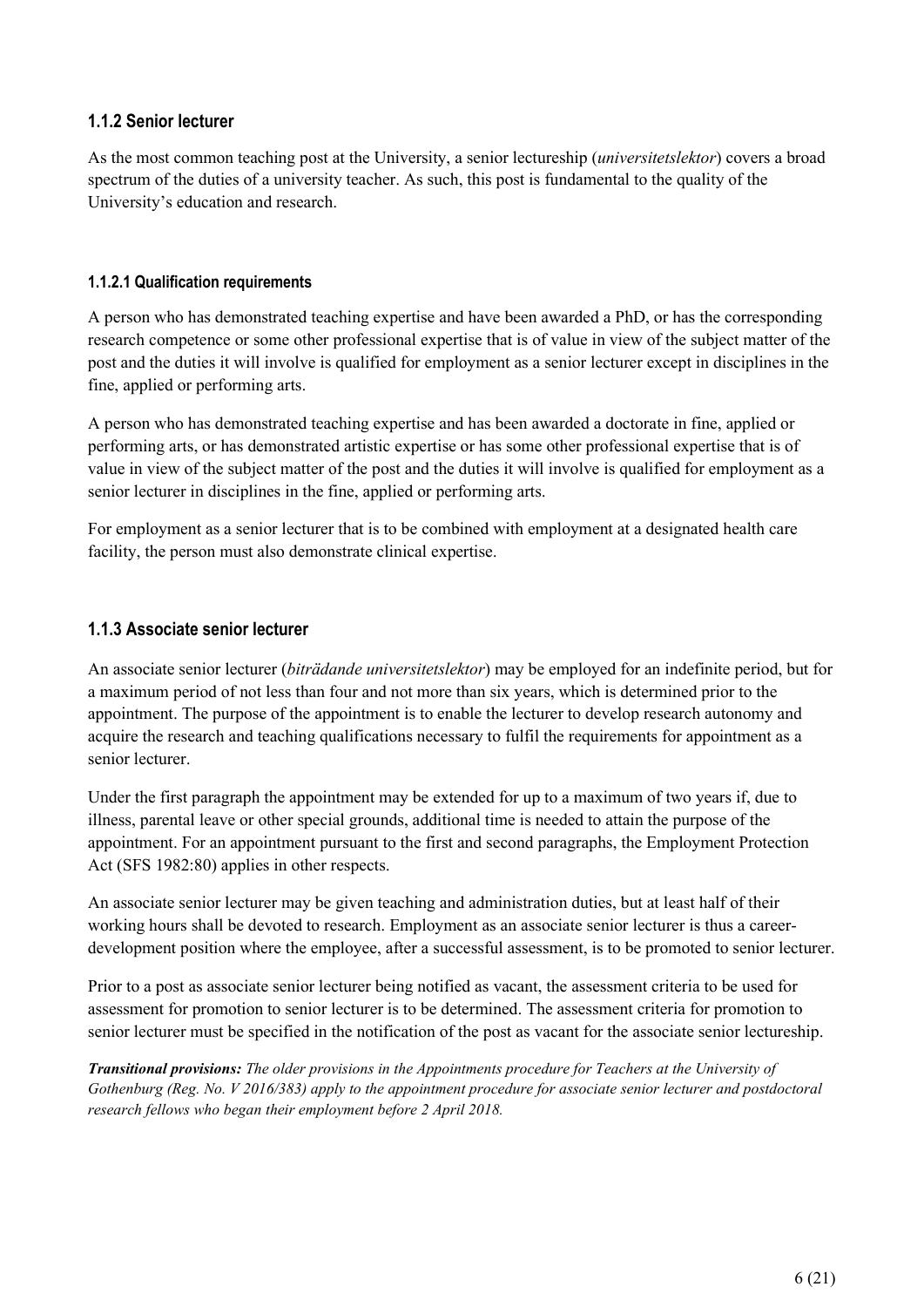#### <span id="page-6-0"></span>**1.1.3.1 Qualification requirements**

A person qualified for appointment as an associate senior lecturer is a person who has been awarded a PhD or has the corresponding research expertise. Primary consideration should be given to a person who has been awarded a PhD or achieved the equivalent expertise within five years of the deadline for application for employment as an associate senior lecturer. However, a person who has been awarded a PhD or achieved the equivalent expertise at an earlier date may also be considered if there are exceptional circumstances. Exceptional circumstances are sick leave, parental leave or other similar circumstances.

#### <span id="page-6-1"></span>**1.1.4 Adjunct professor**

The purpose of an appointment as an adjunct professor (*adjungerad professor*) is to connect important expertise to the University of Gothenburg while enabling a mutual exchange of knowledge between the University and the community at large. A person who is employed as an adjunct professor is to have their principal employment outside of the higher education sector.

An adjunct professor post is normally created for 20-40% of full-time employment. However, this post shall always be less than 50% of full-time employment.

#### <span id="page-6-2"></span>**1.1.4.1 Qualification requirements**

A person who has demonstrated both research and teaching expertise shall be qualified for employment as an adjunct professor. A person who has demonstrated both artistic and teaching expertise shall be qualified for employment as professor in disciplines in the fine, applied or performing arts. When assessing research or artistic expertise, special importance shall be placed in the first instance on expertise in the sub-specialisation that the post targets.

#### <span id="page-6-3"></span>**1.1.5 Visiting professor**

The purpose of an appointment as a visiting professor (*gästprofessor*) is for the University, by temporarily establishing closer ties with, in the first instance, a person from another university or higher education institution, to stimulate new ideas in teaching and/or research or artistic activity. The visiting professor must not have career ties with the University of Gothenburg and is normally to have their professional activity at another Swedish or foreign university or within some other sector of society of importance to the University.

#### <span id="page-6-4"></span>**1.1.5.1 Qualification requirements**

A person who has demonstrated both research and teaching expertise shall be qualified for employment as a visiting professor. A person who has demonstrated both artistic and teaching expertise shall be qualified for employment as a visiting professor in disciplines in the fine, applied or performing arts.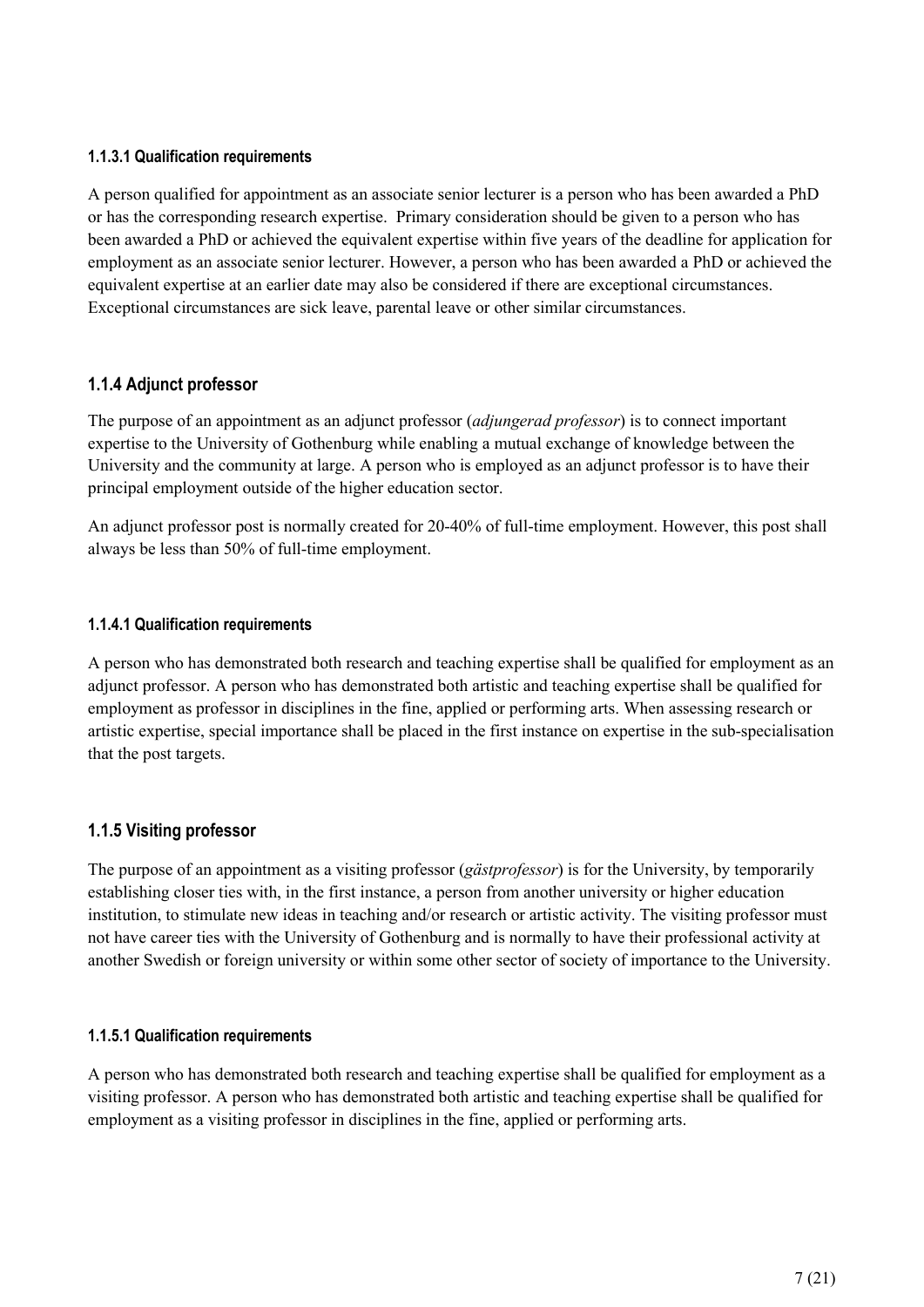## <span id="page-7-0"></span>**1.2 Posts decided at the University**

#### <span id="page-7-1"></span>**1.2.1 Lecturer**

A post as lecturer (*universitetsadjunkt*) is primarily intended to satisfy teaching needs where a PhD is not necessarily required.

#### <span id="page-7-2"></span>**1.2.1.1 Qualification requirements**

A person who has demonstrated teaching expertise and has completed higher education at second-cycle level at least, or has the corresponding competence or some other expertise that is of value in view of the subject area content of the post and the duties it will involve, shall be qualified for employment as a lecturer.

#### <span id="page-7-3"></span>**1.2.2 Postdoc**

The purpose of a postdoctoral position is to provide the employee with an early opportunity to develop his or her independence as a researcher and to create the conditions for further academic advancement after obtaining their doctoral degree. The main duty of a person employed in a postdoctoral position is to conduct research. Duties may also include teaching; however, no more than one fifth of the employee's working hours will be devoted to this.

The employment decision is made on the basis of the collective agreement *Avtal om tidsbegränsad anställning som postdoktor* [Agreement on a fixed-term postdoctoral appointment]. A postdoctoral researcher may be employed for an indefinite period, but for a maximum period of not less than two and not more than three years

A postdoctoral appointment may be extended if this is necessary to achieve the aim of the appointment. However, the total period of employment may not exceed three years. Postdoctoral employment is based on full-time work. The appointment may be extended under special circumstances. Special circumstances include leave due to illness, union duties, military service, or other similar circumstances, as well as clinical service or other service/assignment relevant to the subject area. Special circumstances also include parental leave during the employment. In the case of parental leave, the employee shall be offered the possibility of an extension at least equivalent to the duration of the leave.

A prerequisite for the application of this agreement is that the employee has not previously been employed as a postdoc under this agreement for more than one year in the same or a related subject area at the University of Gothenburg.

#### <span id="page-7-4"></span>**1.2.2.1 Qualification requirements**

To be employed under the agreement Avtal om tidsbegränsad anställning som postdoktor [Agreement on a fixed-term postdoctoral appointment] (dated 19/11/2021), a doctoral degree or a foreign degree considered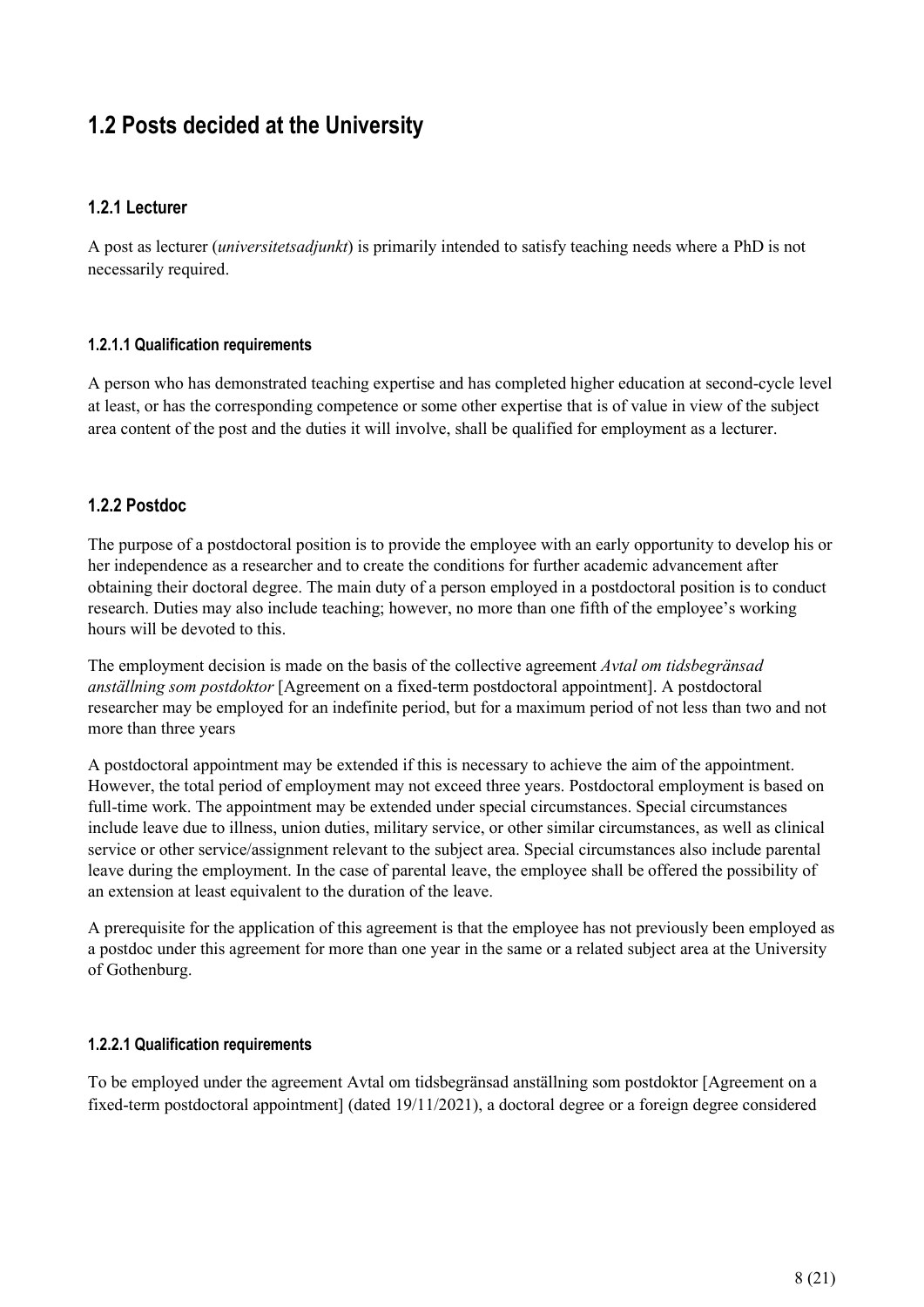equivalent to a doctoral degree is required. This qualification requirement must be fulfilled no later than at the time of the appointment decision.

To be qualified for employment under this agreement, primary consideration should be given to a person who has been awarded a PhD or achieved the equivalent expertise within three years of the deadline for application.The three-year framework period is calculated from the application deadline. Under special circumstances, a PhD achieved at an earlier date may also be acceptable. Special circumstances include leave due to illness, parental leave, union duties, military service, or other similar circumstances, as well as clinical service or other service/assignments relevant to the subject area.

If the employer decides to post the employee abroad as part of their qualification process, the employee shall be granted leave from their employment under this agreement without a separate decision being issued.

This agreement is valid from 1 February 2022 and until further notice. The agreement replaces the agreement on a fixed-term postdoctoral appointment dated 04/09/2008 and shall be applicable to appointments issued after its entry into force.

*Transitional provisions: The agreement on a fixed-term postdoctoral appointment dated 04/09/2008 shall apply, unchanged, to any employee appointed under that agreement. In the event that an employee has been hired before 1 February 2022, and their appointment continues beyond 1 October 2022, the employment may be extended up to a maximum total period of three years. In the event of such an extension, the agreement on fixed-term postdoctoral positions dated 19/11/2021 will otherwise apply in full.*

#### <span id="page-8-0"></span>**1.2.3 Adjunct senior lecturer and adjunct lecturer**

Through employment as an adjunct senior lecturer (*adjungerad universitetslektor*) or an adjunct lecturer (*adjungerad universitetsadjunkt*), important expertise is connected to the University of Gothenburg while enabling a mutual exchange of knowledge between the University and the community at large.

A person who is employed as an adjunct senior lecturer or adjunct lecturer is to have their principal employment outside of the higher education sector.

A post as an adjunct senior lecturer or adjunct lecturer is normally created for 20-40% of full-time employment. However, this post shall always be less than 50% of full-time employment. A decision on employment as an adjunct senior lecturer or adjunct lecturer is made under the collective agreement *Avtal om tidsbegränsad anställning som adjungerad lärare* [Agreement on fixed-term employment as an adjunct teacher]. A condition for continuing as an adjunct senior lecturer or adjunct lecturer is completion of courses/skills development in teaching and learning in higher education during the first two years.

#### <span id="page-8-1"></span>**1.2.3.1 Qualification requirements**

A person who has demonstrated teaching expertise and has been awarded a PhD, or has demonstrated corresponding competence or some other expertise that is of value in view of the subject area content of the post and the duties it will involve shall be qualified for employment as an adjunct senior lecturer.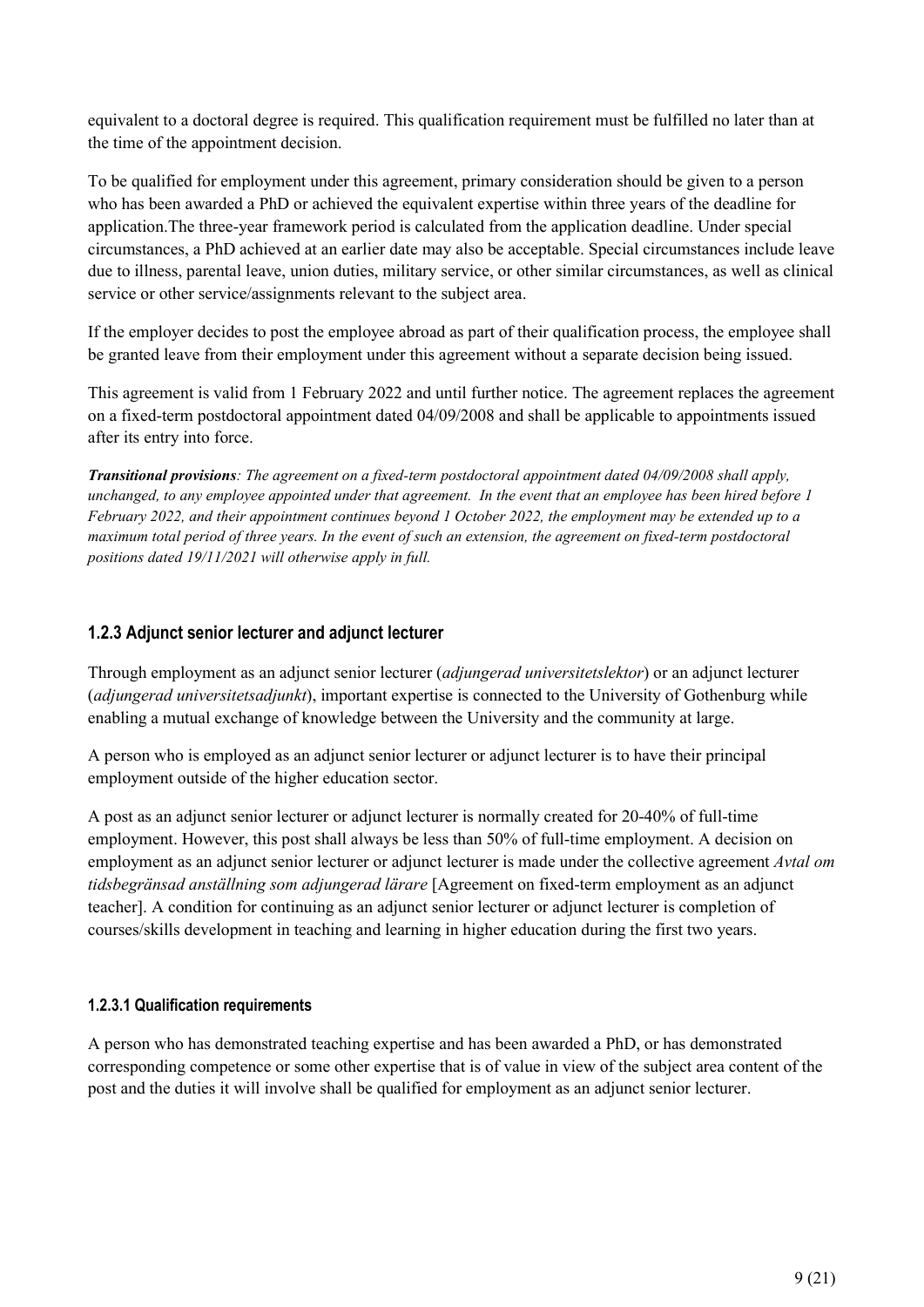A person who has demonstrated teaching expertise and holds a higher education degree at second-cycle level at least, or has demonstrated some other expertise that is of value in view of the subject matter of the post and the duties it will involve is qualified for employment as an adjunct lecturer.

#### <span id="page-9-0"></span>**1.2.4 Visiting lecturer**

The purpose of the appointment as a visiting lecturer (*gästlärare*) is for the University, through temporarily establishing closer ties with, in the first instance, a person from another university or higher education institution, to stimulate new ideas in teaching and/or research or artistic activity. The visiting lecturer must not have career ties with the University of Gothenburg and is normally to have their professional activity at another Swedish or foreign university or within some other sector of society of significance for the University.

#### <span id="page-9-1"></span>**1.2.4.1 Qualification requirements**

A person who has demonstrated teaching expertise and has completed university education at second-cycle level at least, or has the corresponding competence or some other expertise that is of value in view of the subject matter of the post and the duties it will involve shall be qualified for employment as a visiting lecturer.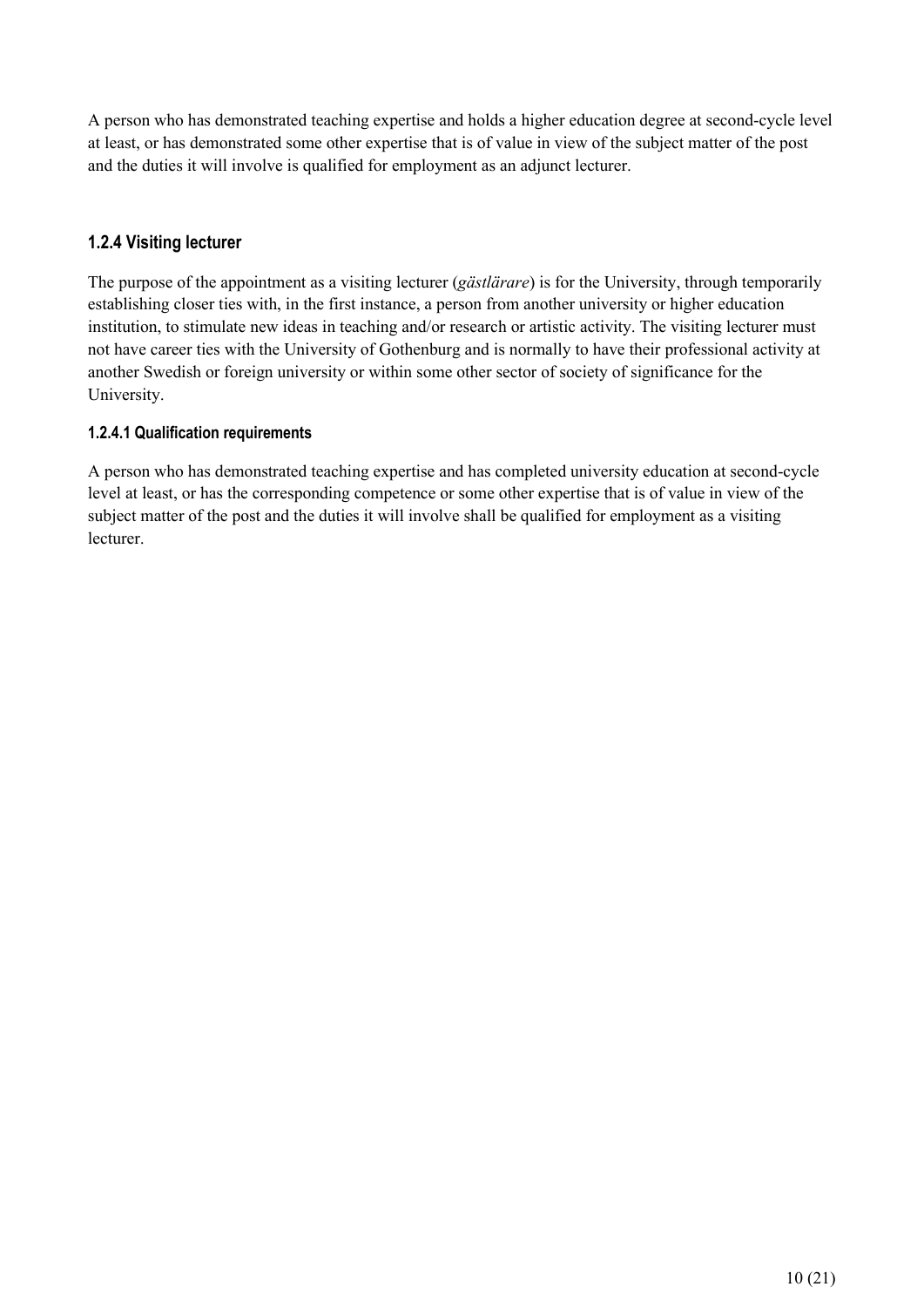## <span id="page-10-0"></span>**2 THE RECRUITMENT PROCESS**

The recruitment of a teacher is part of the ongoing staff planning process included in the University's longterm talent management. The decision to recruit a teacher is to involve a number of considerations connected to the strategic importance of the post for education and research, the basis for funding, and what the requirements on the post should be in order to best meet the needs of the University. The planning before the creation of a teaching post as well as the subsequent recruitment process is to take careful account of the goals set by the University for equal treatment and gender equality. These Rules and Regulations touch on certain components in this initial part of the recruitment process, but in the main regulate the subsequent parts of the process relating to the actual selection process.

## <span id="page-10-1"></span>**2.1 Post profile**

Successful recruitment requires a clear post profile in terms of subject area, subject area content/description, duties, qualifications, assessment criteria, and other eligibility requirements. In this sense, the design of the post profile as expressed in the notification of the post as vacant is extremely importance for legal certainty and efficiency in the process moving forward.

The post profile is to be prepared after consultation with the academic appointments board's chair or the officer with special knowledge of the rules and regulations that apply to teaching posts.

Prior to a post as associate senior lecturer being notified as vacant, the assessment criteria to be used for applications for promotion to senior lecturer are to be established. The assessment criteria for promotion to senior lecturer must be specified in the notification of the post as vacant for the associate senior lectureship.

#### <span id="page-10-2"></span>**2.1.1. Subject area**

A teaching post's subject area is to be formulated in light of the overall planning of the University and the Faculty Board. A great deal of care should be taken to designate the subject area of post and describing its content and in how a specific subject area description is formulated.

The subject area shall normally comprise a 'subject' or an educational area/main field of study. If required, the subject title may comprise a 'subject, with a specialisation in the sub-speciality' or 'subject, particular sub-speciality'.

If there are special operational reasons, the subject area may be changed during an ongoing contract of employment. The Vice-Chancellor makes decisions to change subject area.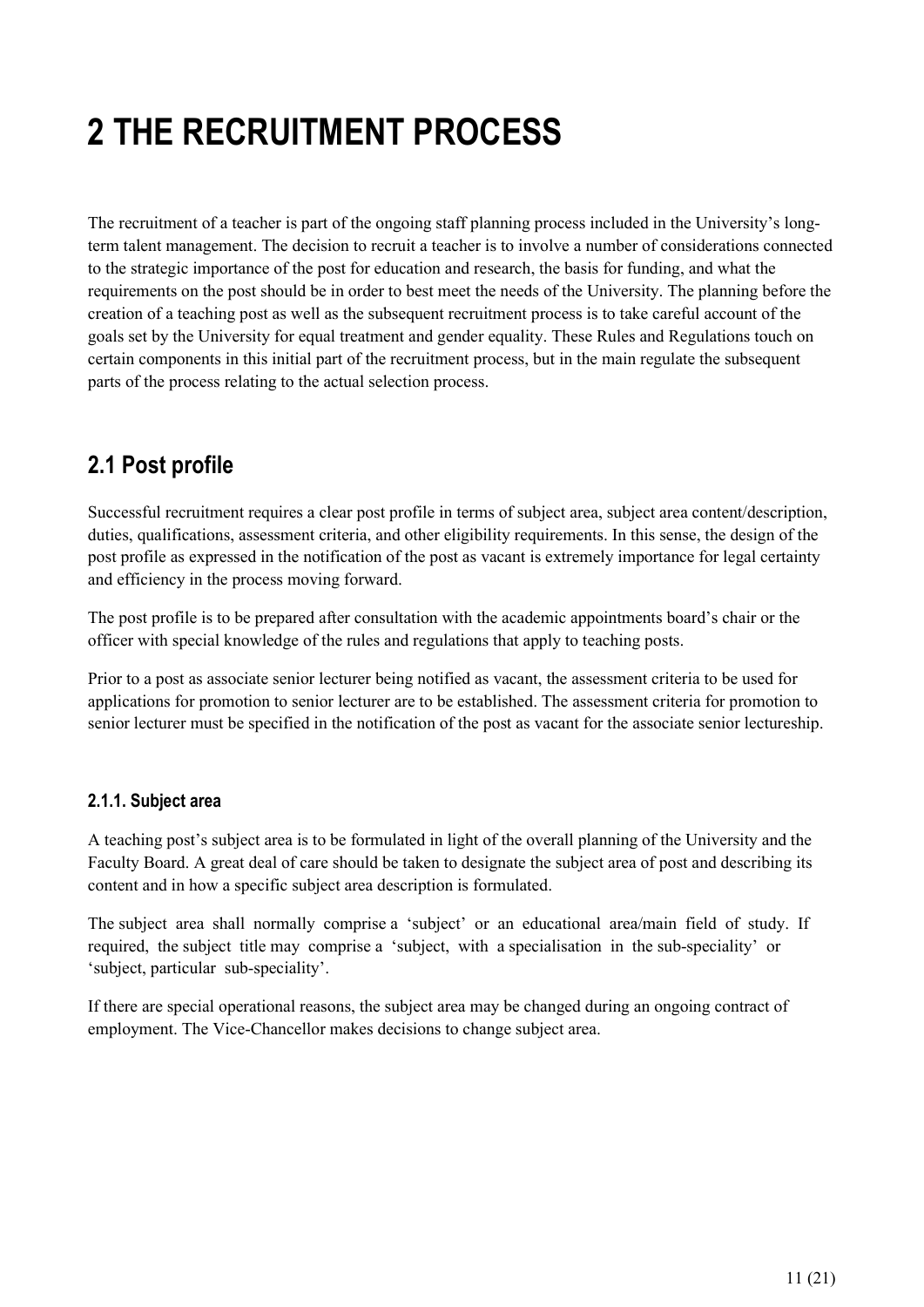#### <span id="page-11-0"></span>**2.1.2 Assessment criteria**

The successful candidate will be the candidate who is assessed to be the best qualified to carry out the duties required in the teaching post based on an overall assessment of their expertise and development potential.

The assessment criteria for the appointment and promotion of teaching staff shall be the degree of the expertise required as a qualification for employment. Further shall apply the degree of administrative and other skills of importance with regard to the content that the University determines for the post and the duties involved in the post.

In addition, the assessment is to take into account the applicant's level of skills in developing and managing activities and staff at the higher education institution, as well as their ability to cooperate with the community at large, and to communicate with the community about research and development activities. In assessing the applicant's qualifications, as much attention is to be given to the assessment of teaching expertise as to the assessment of research expertise or artistic expertise.

In connection with assessments, the qualifications portfolios (or equivalent) decided within each faculty are to be used for each post. These also specify what the applicant is required to submit and what the referees are to evaluate.

#### <span id="page-11-1"></span>**2.1.2.1 Research expertise**

Research expertise must have been demonstrated through the applicant's own research.

Criteria for the assessment are, for example:

- The breadth and depth of the research
- Originality in the research
- Productivity
- Contribution to the international research community
- Positions of trust within the research community

#### <span id="page-11-2"></span>**2.1.2.2 Artistic expertise**

Artistic expertise must have been demonstrated through the applicant's own artistic production.

Criteria for the assessment are, for example:

- Artistic depth and expressiveness
- Artistic originality
- Visibility and esteem within the art world and professional contexts
- Productivity
- Artistic research
- Artistic development work
- Awards, scholarships, etc.
- Commissions as artistic expert.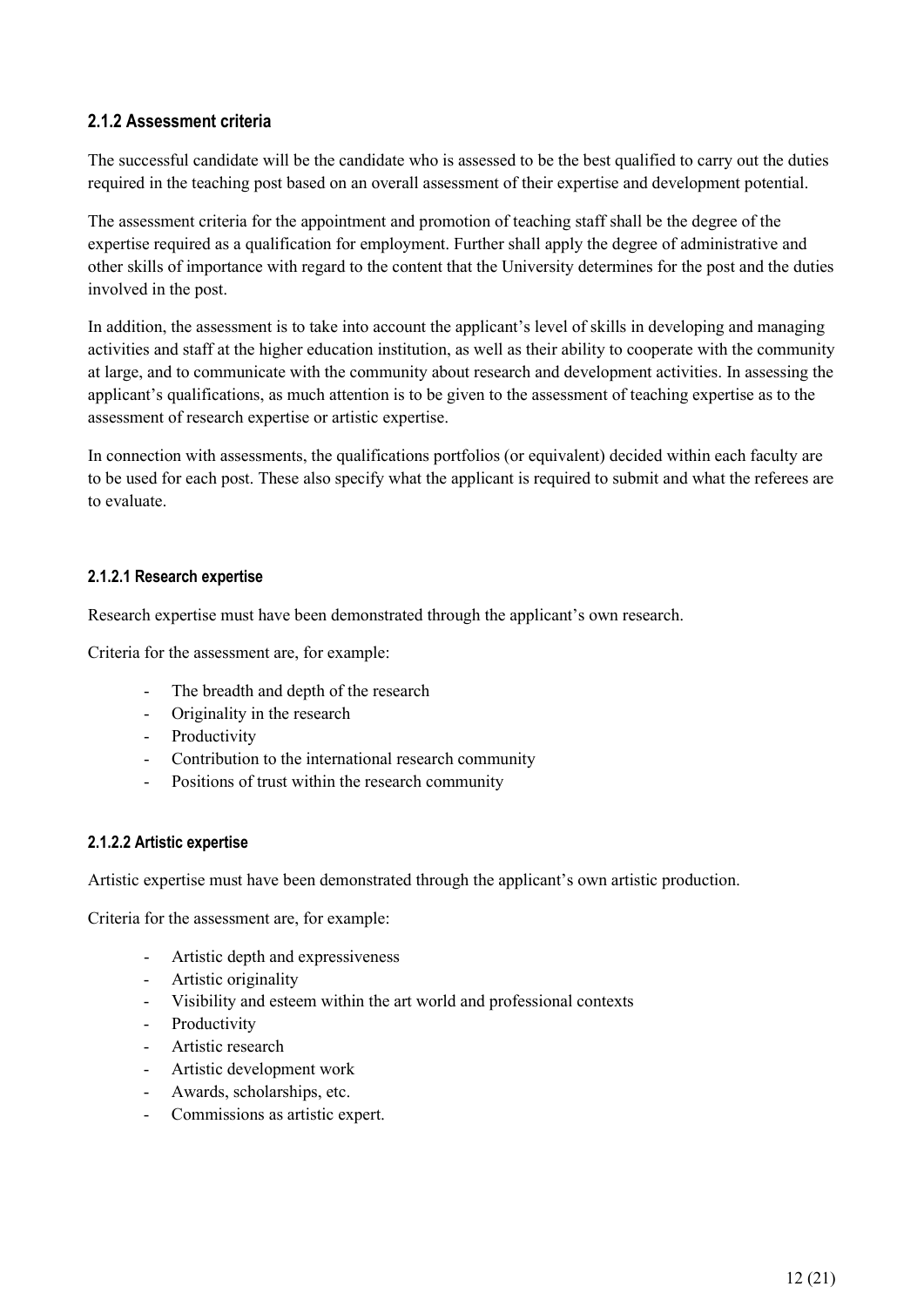#### <span id="page-12-0"></span>**2.1.2.3 Teaching expertise**

The assessment of teaching expertise shall take into account the candidate's demonstrated ability to develop, manage and implement high-quality courses and study programmes, successful supervision of students towards the achievement of good results, and a demonstrated ability to develop advanced educational materials.

Criteria for the assessment are, for example:

- The extent of successfully completed teaching and supervision
- Good ability to communicate knowledge, and engagement and interest in the subject area
- Comprehensive skills in developing courses and in educational activities
- Experience of producing study resources.

**Note**: As stated at the beginning, all teaching staff employed for an indefinite period – as well as other teaching staff with an employment period of more than two years – must have completed courses in teaching and learning in higher education or in some other way acquired equivalent knowledge within one year of their appointment at the latest. Such qualifications in teaching and learning in higher education shall be assessed under separate arrangements as established by the Vice-Chancellor. However, in the case of parttime employment or if other special grounds exist, this period may be extended to two years.

#### <span id="page-12-1"></span>**2.1.2.4 Managerial and administrative skills**

Useful qualifications here are various types of managerial roles or roles on bodies within the University sector. These can be roles such as head of department, director of studies, chair or member of committees or boards at various levels within the University or through the development of staff management, quality work, the application of IT, internationalisation work or gender equality work.

Other leadership in academia can also be counted here, i.e. demonstrated ability to manage activities and staff and the ability to organise and lead research projects and research groups. Depending on the specialisation and nature of the post, activities outside the University, as well as international commissions of trust and experience, can also be taken into account.

#### <span id="page-12-2"></span>**2.1.2.5 Collaboration with the community at large**

Our collaboration task consists of three parts: to inform, to collaborate with the community at large, and to promote the utilisation of the University's research. Since this task is one of the University's explicit tasks, skills in this area constitute a special assessment criteria. The capacity to interact with other parts of the community is an important part of the university teacher's role and this requires good insight into various societal processes and the impact that the University's activities have in these processes.

Factors to consider in the assessment might be, for example:

- Contact-generating information and communications efforts
- Documented contacts from outside academia of a nature relevant for the field
- Successful collaboration projects with external actors
- Significant achievements in contract education and contract research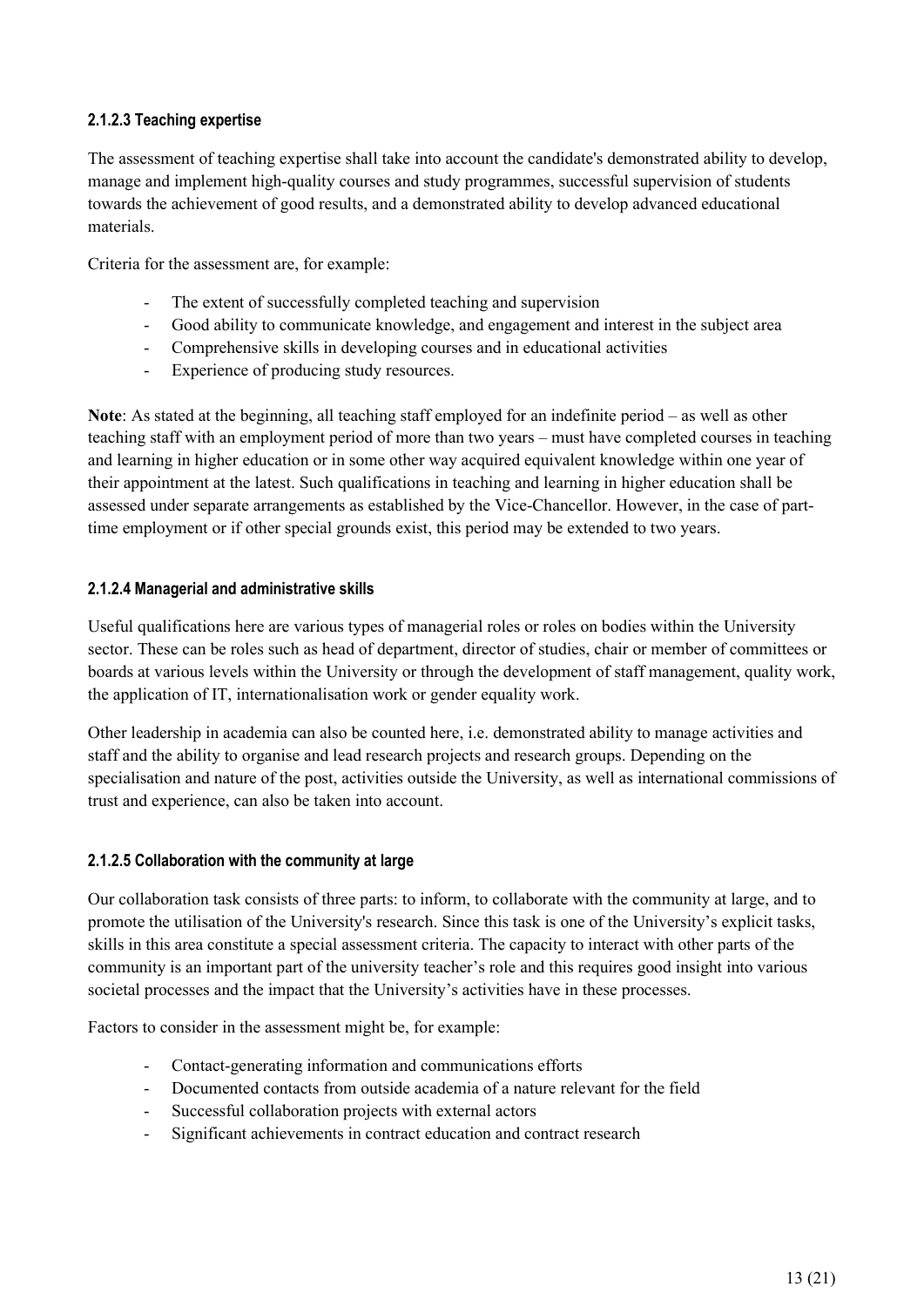- Education and outreach efforts with broad spread
- Licensing and commercialisation efforts.

#### <span id="page-13-0"></span>**2.1.2.6 Suitability**

Concerning the assessment criteria of suitability, the applicant is to demonstrate the personal qualities required to perform the duties in the post well, collaborate with other staff, and contribute to the development of the University.

## <span id="page-13-1"></span>**2.2 Information about the appointment**

Section 6 of the Employment Ordinance regulates the obligation to provide information about vacant positions. A government agency that intends to employ a person is to provide information in an appropriate manner so that those interested in the post can register their interest with the government agency within a specified period. There is no need to provide any information if there are special reasons for not providing this information.

The notification of the post as vacant, together with the regulations and agreements, constitute the starting points for the work of the recruitment group (or equivalent). What the notification of the post as vacant states concerning the post profile, etc., applies and may not be altered or disregarded during the course of the recruitment. The criteria that will be taken into account in appointing a person to the post must therefore be specified in the notification of the post as vacant if they are not regulated in regulations or agreements.

In addition to being reported to the Swedish Public Employment Service, information on vacant positions must always be published on the University's website. Other modes of publication may be chosen freely. The notification of the post as vacant must always be written in Swedish but should normally also be made available in an English version. Unless there are specific reasons justified in writing, the post should be advertised both nationally and internationally.

As an active measure to reduce any gender imbalance in the field in question or appointment category, the post profile is to be formulated in such a way that applicants from the under-represented gender will be encouraged to apply for the post.

The application period is to be at least three weeks unless there are special grounds for a different period.

Section 7 of the Employment Ordinance regulates the obligation to provide information about appointments. Information about the University's decision on the appointment is to be posted on the University's noticeboard. However, information about the University's decision need not be posted on the noticeboard for a post which is expected to last a maximum of six months.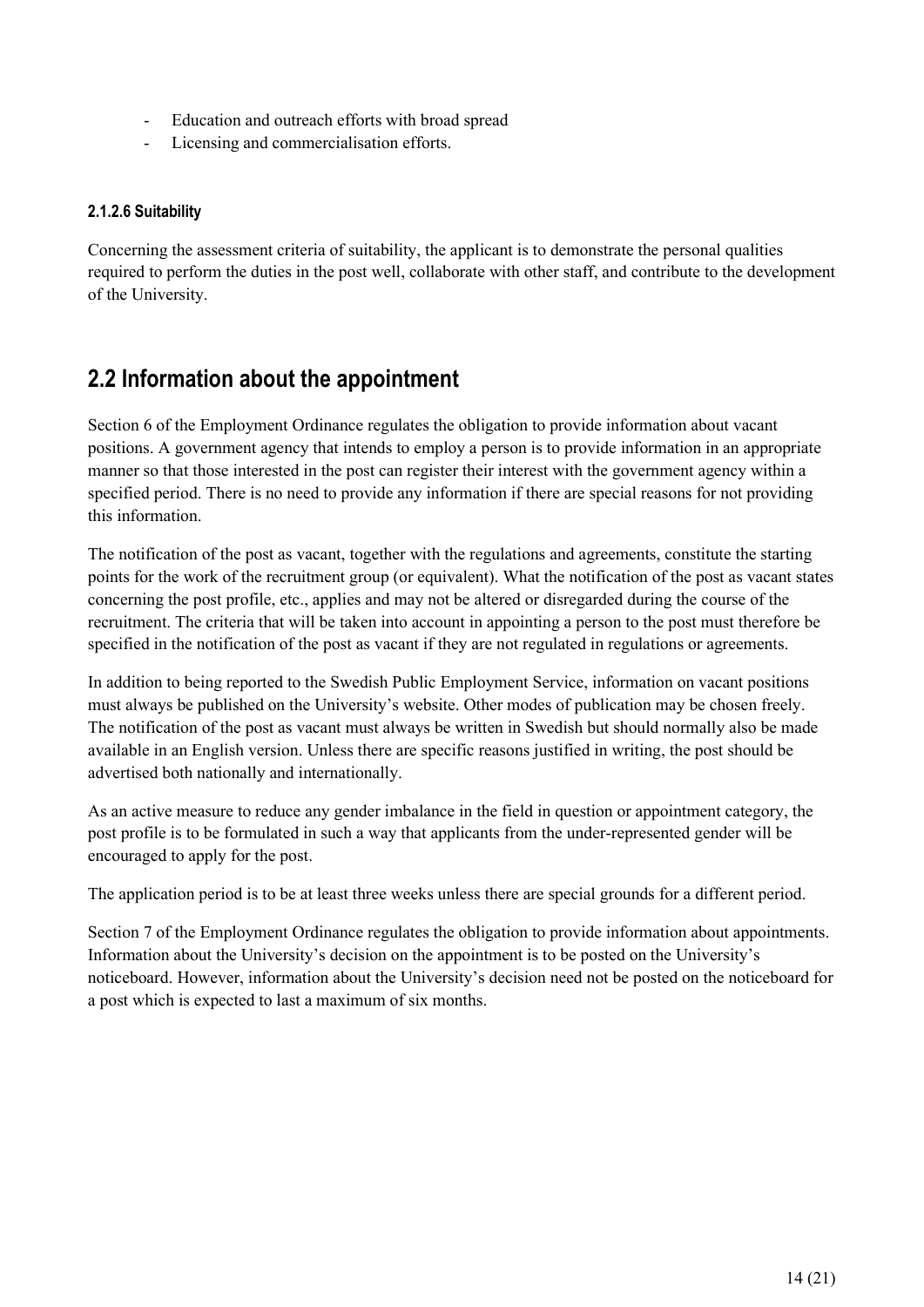## <span id="page-14-0"></span>**3 PREPARATION FOR APPOINTING TEACHERS**

## <span id="page-14-1"></span>**3.1 Academic appointments board**

For quality assurance and for the preparation of teaching posts that require research, artistic or professional or vocational competence, the faculty boards establish an academic appointments board. The composition of the academic appointments board is regulated in the University's Rules of Procedure. Women and men must be represented equally on the academic appointments board. This does not apply, however, if there are exceptional reasons. In addition to the ordinary members, the Head of Department is to be on the academic appointments board during preparation but not when a decision is made in matters pertaining to their own department. For these cases, the Head of Department may appoint an additional person from the Department to be on the academic appointments board during preparations, but not when decisions are made. Referees may be co-opted to the academic appointments board. The academic appointments board is to bring in officials with particular knowledge of the regulations concerning teaching posts.

### <span id="page-14-2"></span>**3.2 Referees**

Referee procedures should normally be applied when recruiting for employment for an indefinite period requiring scientific and/or artistic skills and when hiring assistant senior lecturer. When a full professor is appointed, the opinion must be obtained from at least two external referees. In other cases, the opinion must be obtained from at least one external referee. If the opinion is obtained from two or more external referees, women and men must be represented equally. This does not apply, however, if there are exceptional reasons. A referee's opinion does not need to be obtained if it is clearly unnecessary in view of the circumstances of the case. It is the chair of the academic appointments board who appoints referees based on a proposal from the Head of Department.

### <span id="page-14-3"></span>**3.3 Preparation**

A number of different aspects need to be tackled in the recruitment work for a teaching post – based on the given post profile. The referee procedure is an important part of the selection process for research/artistic qualifications in particular. When preparing the case, the academic appointments board – before the application documents are submitted to the referee(s) – ought to assess the eligibility issue. The task of the referee is then to assess the competence of the qualified applicants and, on the basis of this assessment – and normally without any internal ranking – to present in an opinion the research/artistic and teaching expertise of the applicants who should be considered in the first instance for the appointment. The forms for the academic appointments board's assessment of the applicants' teaching qualifications may vary depending on the circumstances, but may include, for example, a test lecture, a special teaching and learning advisor, interviews or test teaching.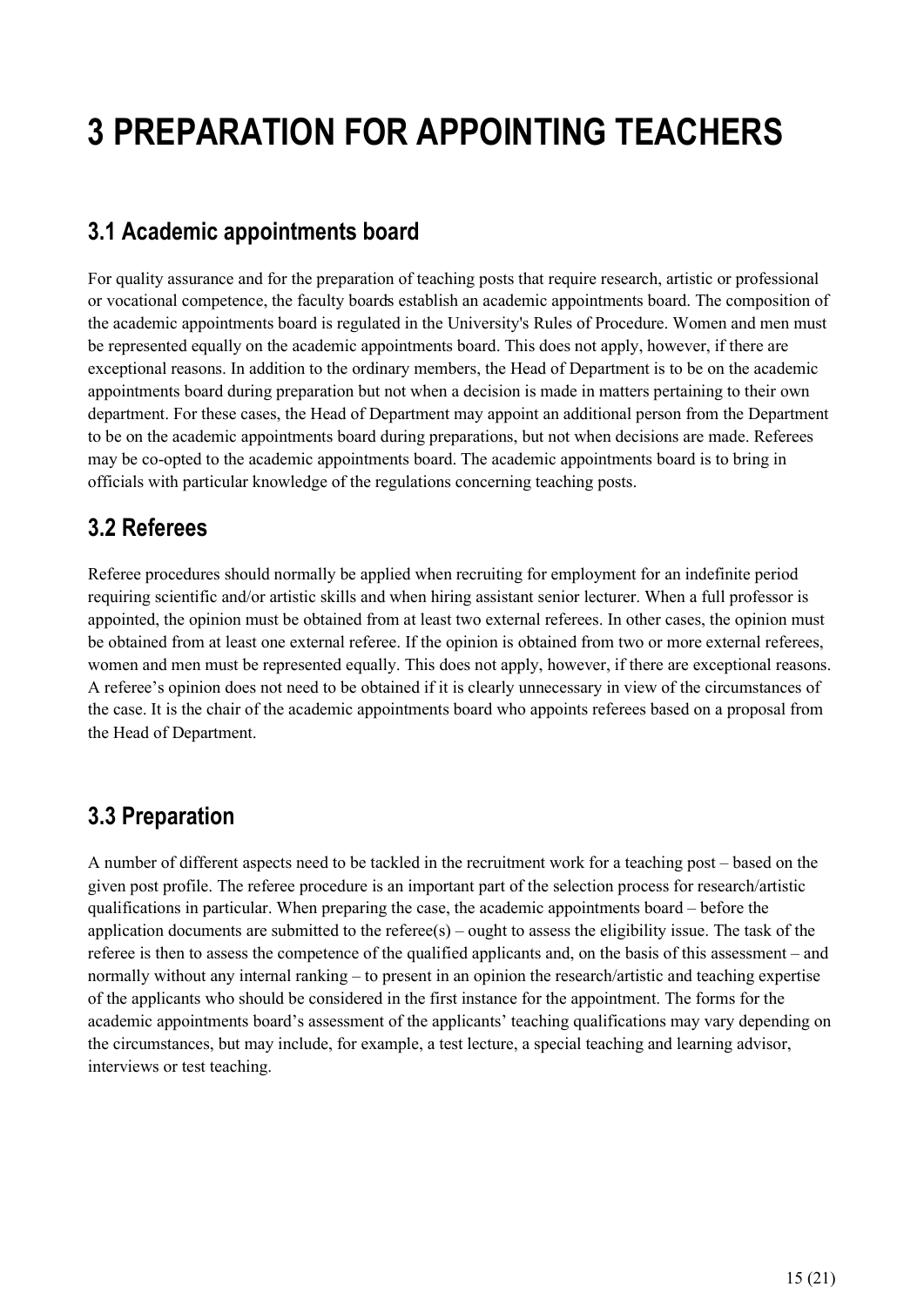The preparation of the case is to be characterised by as much care in the assessment of teaching qualifications as of research/artistic qualifications. In the selection and appointment procedures, an objective and impartial approach is to be applied.

## <span id="page-15-0"></span>**3.4. Simplified procedure for appointments lasting a maximum of two years**

A simplified appointment procedure, without assessment by external referees, may be applied to time-limited recruitments such as for temporary replacement positions or general fixed-term positions, as well as postdoc positions.

## <span id="page-15-1"></span>**3.5 Nomination**

In accordance with the Higher Education Ordinance Chapter 4 Section 7, the University may nominate an individual for an appointment as a full professor if the appointment of the individual is of exceptional importance for a specific activity at the University. If this occurs, the grounds on which the appointment is of exceptional importance for the University must be placed on record. The nomination procedure is to be used restrictively. (see Section 5).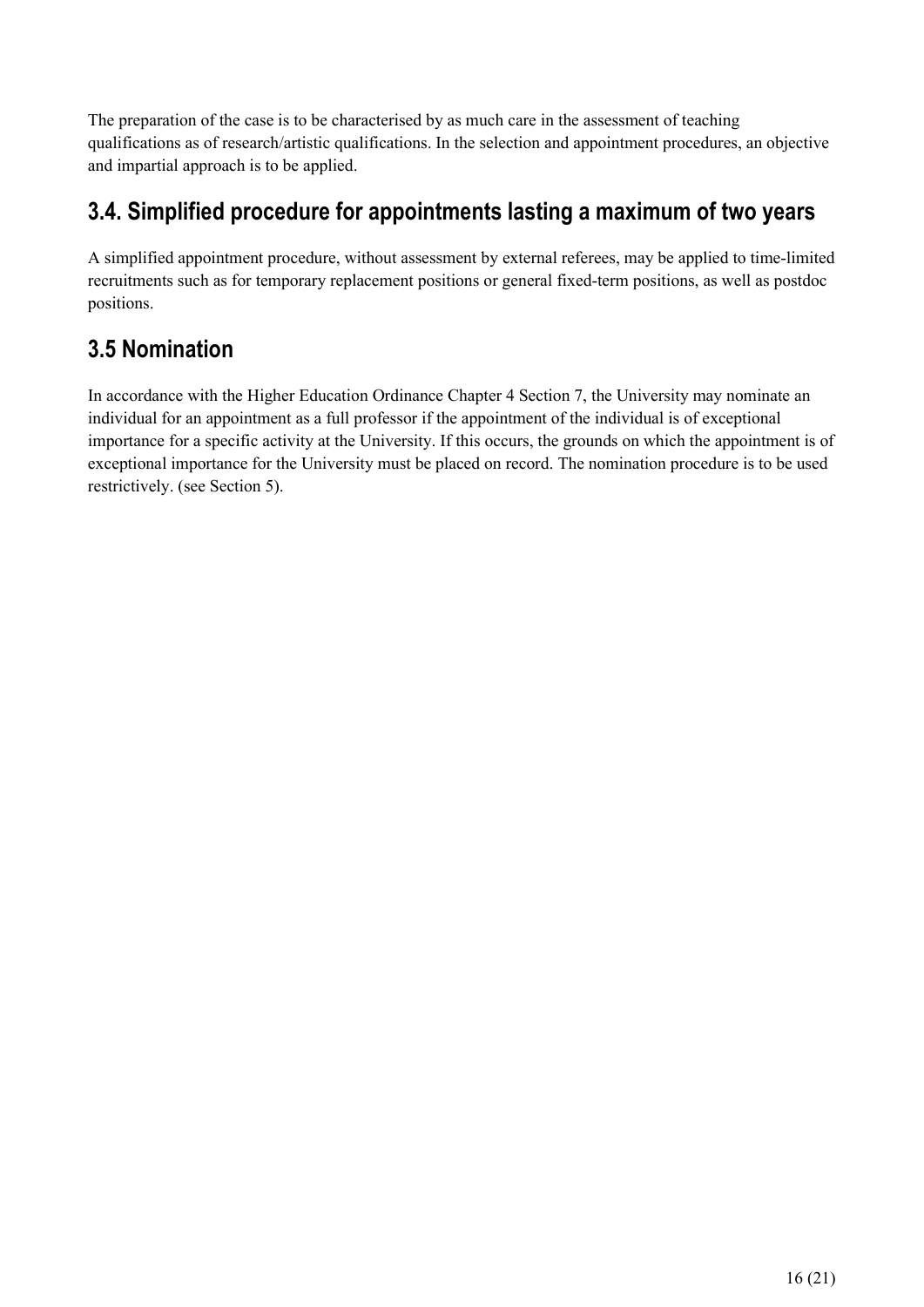## <span id="page-16-0"></span>**4 PROMOTION**

A senior lecturer or lecturer employed for an indefinite period shall be given the opportunity, upon application by the teacher or on the initiative of the employer, to be assessed for promotion to a higher post within the framework of their employment. Such a promotion – which does not entail a new position – is regarded as an expertise assessment and does not in itself entail any change in the duties of their employment. Applications for promotion must be made in the same subject area in which the applicant is employed.

Qualifications are to be assessed with as much attention and care and based on the same eligibility and assessment criteria as for an appointment after notification of the post as vacant. In assessing suitability for promotion to full professor – in addition to the other suitability criteria – the degree of progression and future focus in the research should be taken into account in particular.

An associate senior lecturer must, on application, be promoted to senior lecturer if he or she is eligible for employment as a senior lecturer, and is assessed as suitable for such an appointment in accordance with the assessment criteria that the University has established for promotion to senior lecturer in the notification of the post as vacant. Such a promotion entails indefinite employment as a senior lecturer. Applications for promotion must be made in the same subject area in which the applicant is employed.

Referee opinions shall normally be obtained from two external referees – unless there are special reasons to the contrary.

An assessment for promotion from senior lecturer to full professor and from lecturer to senior lecturer may not take place until six months after the candidate has obtained indefinite employment unless special grounds exist.

### <span id="page-16-1"></span>**4.1 Lecturer to senior lecturer**

A lecturer who is employed for an indefinite period shall be promoted to senior lecturer if he or she is eligible for employment as a senior lecturer, and in addition is assessed as suitable for such an appointment in accordance with the assessment criteria that the University has established for appointment as a senior lecturer.

A university lecturer who has fixed-term employment under Chapter 4 Section 10 of the Higher Education Ordinance (teachers in artistic disciplines) shall be promoted to senior lecturer if he or she is eligible for employment as a senior lecturer, and in addition is assessed as suitable for such an appointment in accordance with the assessment criteria that the University has established for appointment as a senior lecturer. However, with regard to the time limit on the appointment, such a promotion is not to be regarded as a new appointment.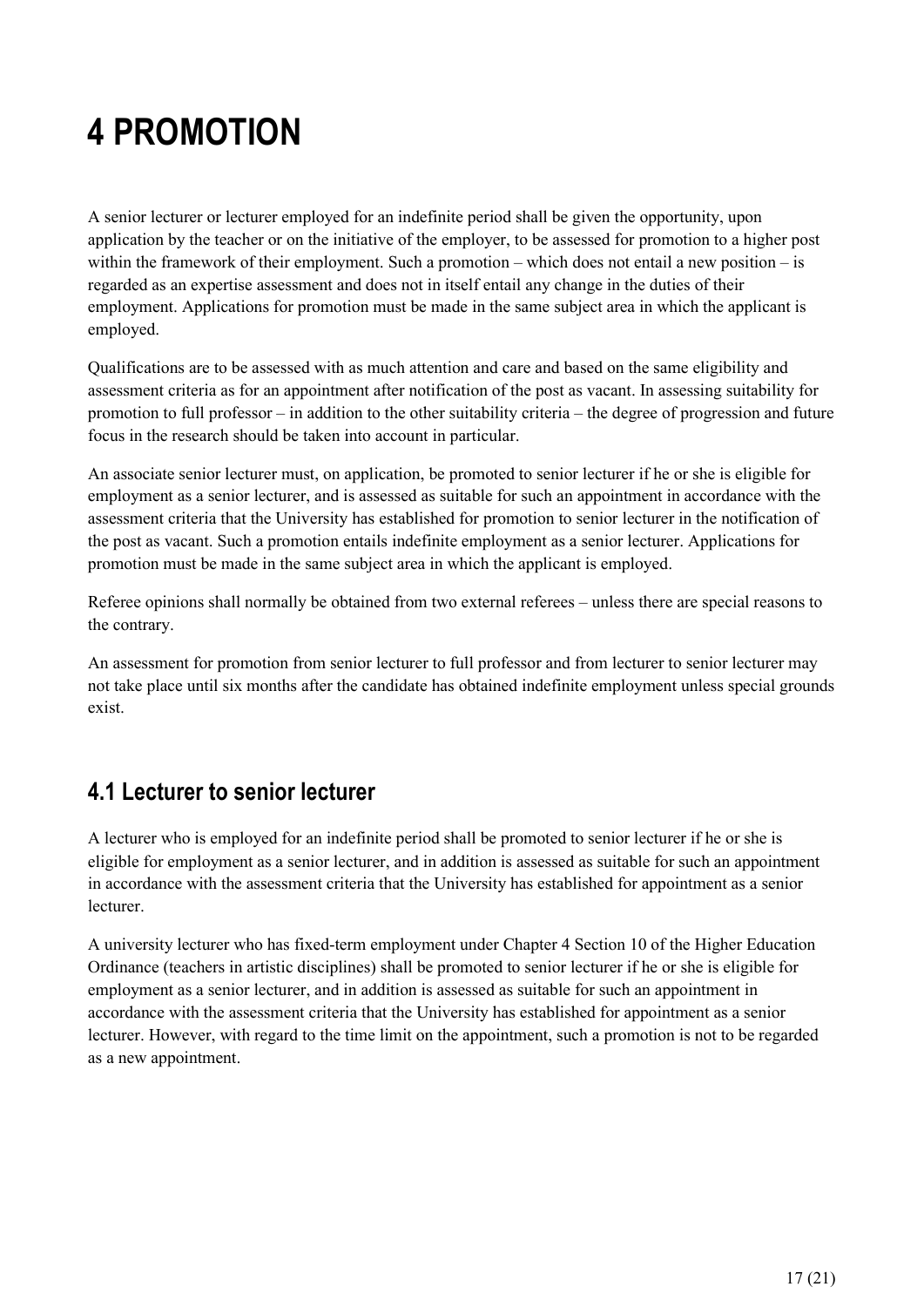### <span id="page-17-0"></span>**4.2 Associate senior lecturer to senior lecturer**

An associate senior lecturer who is employed pursuant to Chapter 4, Section 12 a of the Higher Education Ordinance shall, on application, be promoted to senior lecturer if he or she is eligible for employment as a senior lecturer and is assessed as suitable for such an appointment in accordance with the assessment criteria that the University has decided shall be applied to an application for promotion to senior lecturer. The assessment criteria for promotion to senior lecturer must be specified in the notification of the post as vacant for the associate senior lectureship. Such a promotion entails indefinite employment as a senior lecturer.

**Remarks:** An associate senior lecturer who is employed in a career-development position under the older provisions in Chapter 4 Section 12 a of the Higher Education Ordinance, and where the recruitment procedure began before 2 April 2018, shall, in accordance with the Appointment procedure for teachers at the University of Gothenburg (Reg. No. V 2016/383) be promoted to senior lecturer if he or she is eligible for employment as a senior lecturer, and in addition is assessed as suitable for such an appointment in accordance with the assessment criteria that the University has established for appointment as a senior lecturer.

Prior to a post as associate senior lecturer being notified as vacant, the assessment criteria to be applied to applications for promotion to senior lecturer must be established.

### <span id="page-17-1"></span>**4.3 Senior lecturer to full professor**

A senior lecturer who is employed for an indefinite period shall be promoted to full professor if he or she is eligible for employment as a full professor, and in addition is assessed as suitable for such an appointment in accordance with the assessment criteria that the University has established for appointment as a full professor.

Completion of a course in doctoral supervision and courses in teaching and learning in higher education as established by the Vice-Chancellor are a requirement for promotion.

A senior lecturer who has fixed term employment under Chapter 4 Section 10 of the Higher Education Ordinance (teachers in artistic disciplines) shall be promoted to full professor if he or she is eligible for employment as a full professor, and in addition is assessed as suitable for such an appointment in accordance with the assessment criteria that the University has established for appointment as a full professor. Completion of a course in doctoral supervision and courses in teaching and learning in higher education as established by the Vice-Chancellor are a requirement for promotion. However, with regard to the time limit on the appointment, such a promotion is not to be regarded as a new appointment.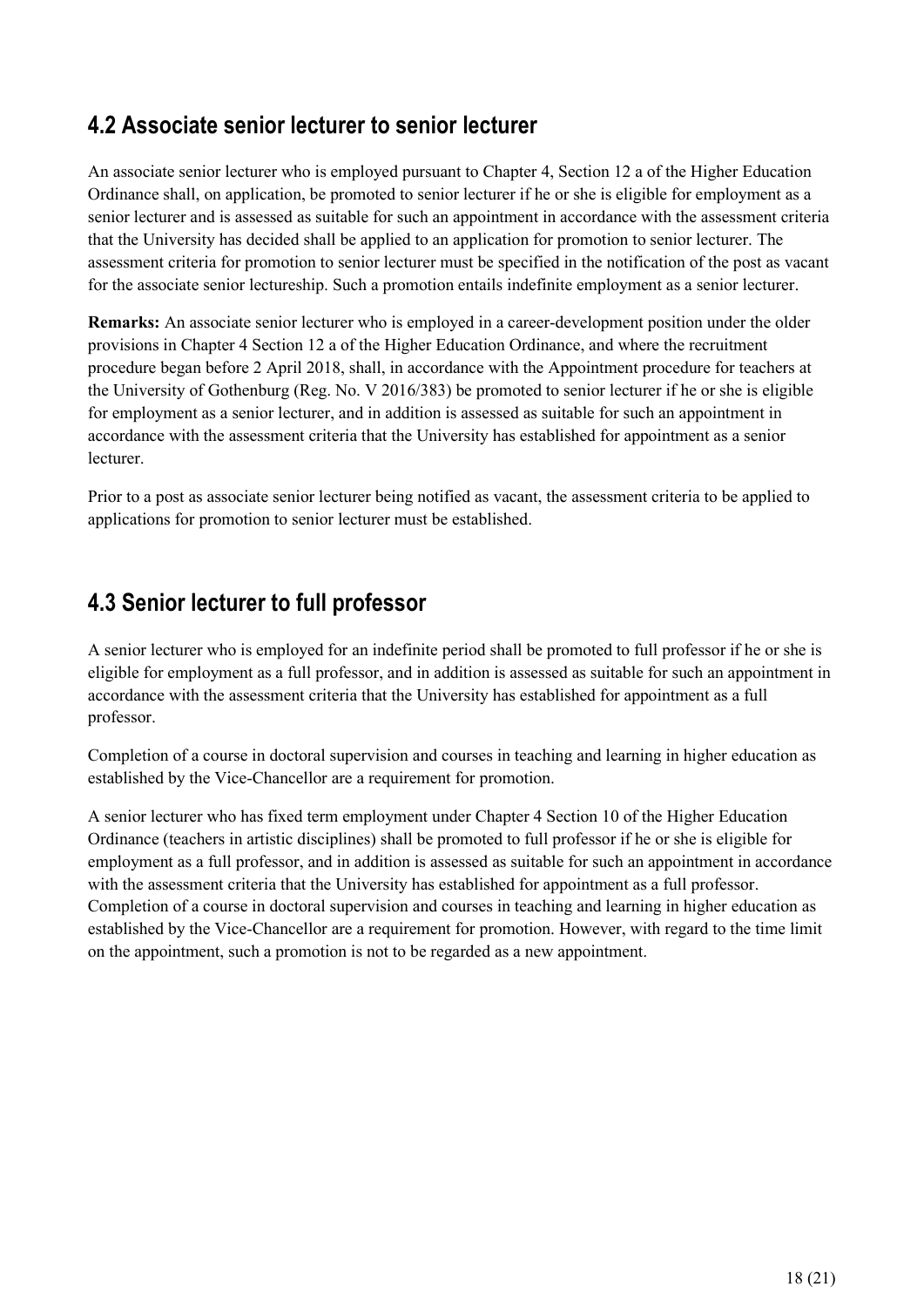## <span id="page-18-0"></span>**5 RULES OF PROCEDURE FOR DECISIONS TO NOMINATE A PERSON FOR EMPLOYMENT AS A FULL PROFESSOR**

The Higher Education Ordinance Chapter 4 Section 7 lays down that the University may nominate an individual for an appointment as a full professor if the appointment of the individual is of exceptional importance for a specific activity at the University. If this occurs, the grounds on which the appointment is of exceptional importance for the University must be placed on record.

The decision documentation is to contain the following:

- 1 A needs analysis which describes why the activities and research orientation of the person in question is of exceptional importance for the Department's and the Faculty's activities.
- 2 An account of the considerations as to why recruitment should not be carried out according to the usual principles after notification of the post as vacant.
- 3 An account of how the proposed recruitment relates to other universities in a national and international context and why the nomination is justified for this appointment.
- 4 An account of the assessment carried out in relation to the eligibility and assessment criteria.
- 5 An account of the total combined expertise of the proposed person in relation to the future direction of activities that has been formulated.
- 6 An account of the deliberations concerning the gender equality perspective.
- 7 Funding plan for the appointment.

A question of nomination for appointment as a full professor is submitted by the Faculty Board (or equivalent) but can be initiated at different levels within the University. The decision is made by the Vice-Chancellor and may not be delegated. In connection with the processing of such cases, informal contacts ought to be established between the Vice-Chancellor and the Faculty concerned. The nomination procedure is to be used restrictively and is primarily aimed at facilitating the recruitment of prominent international researchers. This procedure can also be used in exceptional cases and as a strategic instrument for achieving a more balanced gender distribution in the full professor category.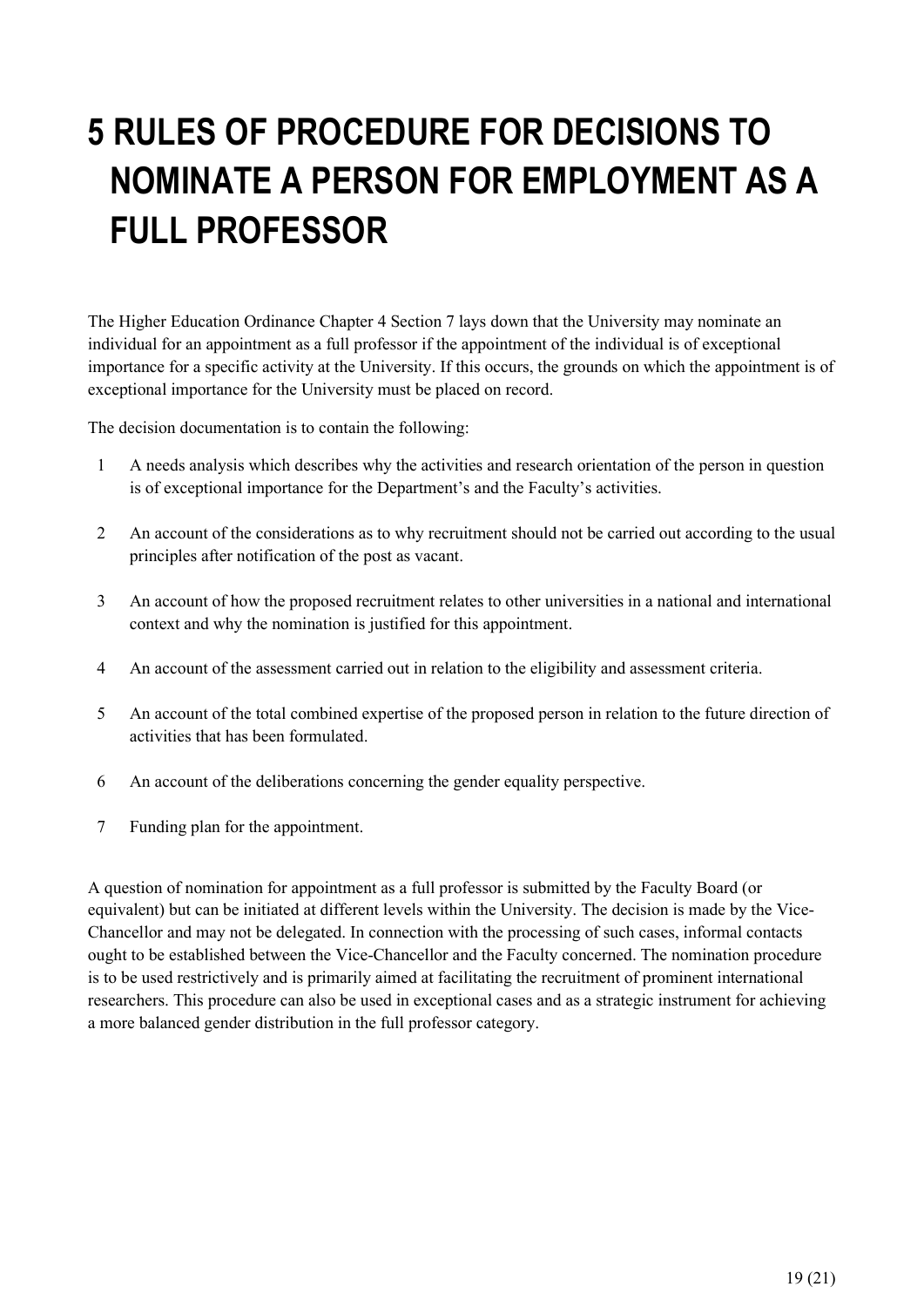## <span id="page-19-0"></span>**6 DECISION-MAKER**

### <span id="page-19-1"></span>**6.1 Appointment of full professor, adjunct professor, and visiting professor**

The decision to appoint a person as a full professor, adjunct professor or visiting professor is made by the Vice-Chancellor and may not be delegated.

## <span id="page-19-2"></span>**6.2 Appointment of other teaching staff**

The decision to employ teaching staff other than full professor, adjunct professor or visiting professor is made in accordance with the Rules of Procedure and The Vice-Chancellor's Delegation of Authority Policy, established by the University Board.

### <span id="page-19-3"></span>**6.3 Decision to change a subject area**

A decision to change the subject area is made by the Vice-Chancellor and may not be delegated.

## <span id="page-19-4"></span>**6.4 Appointment of referees**

The decision to appoint referees is made by the chair of the academic appointments board, following a proposal from the Head of Department.